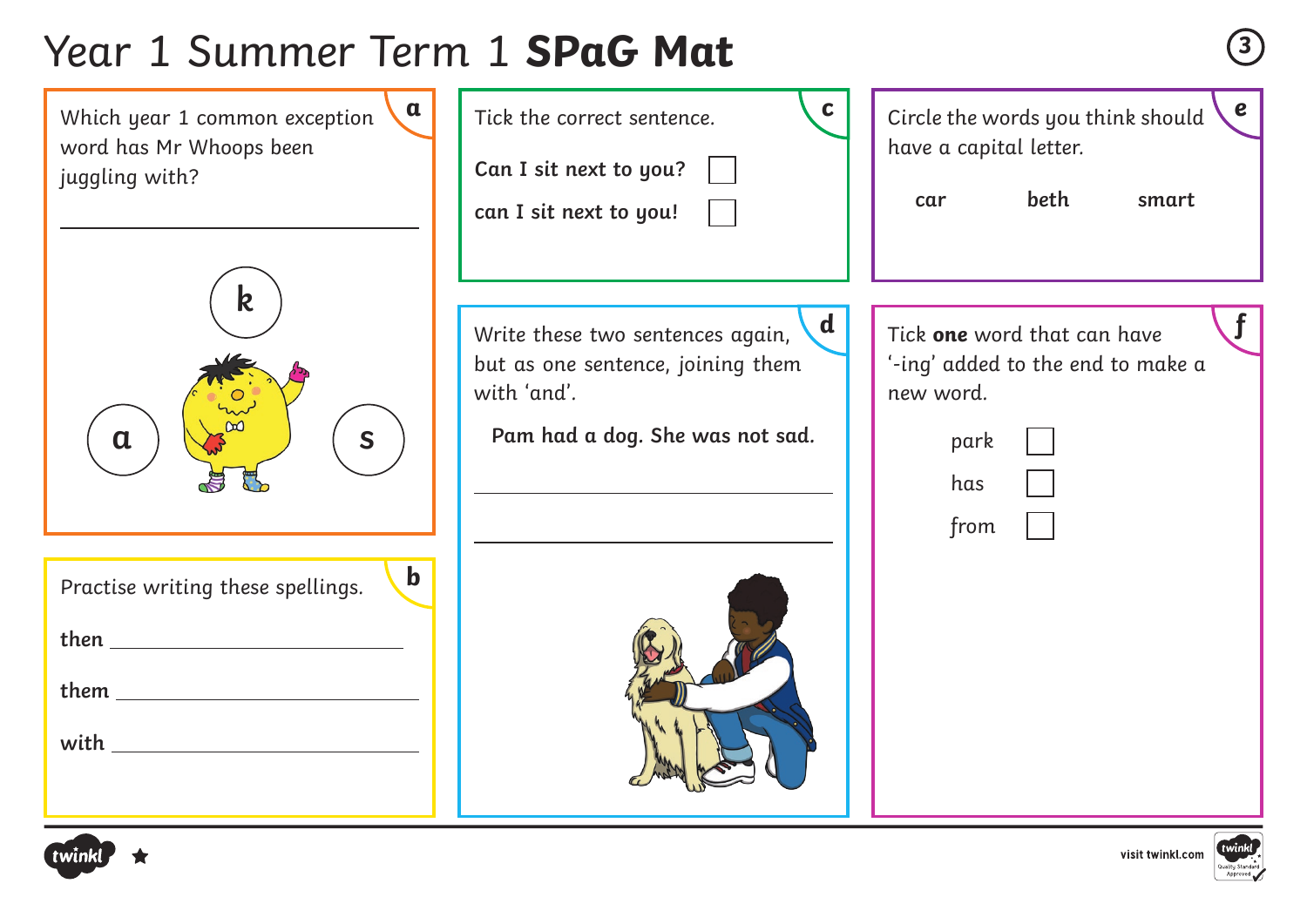# **Year 1** Summer Term 1 **Answers <sup>3</sup>**



visit twinkl.com

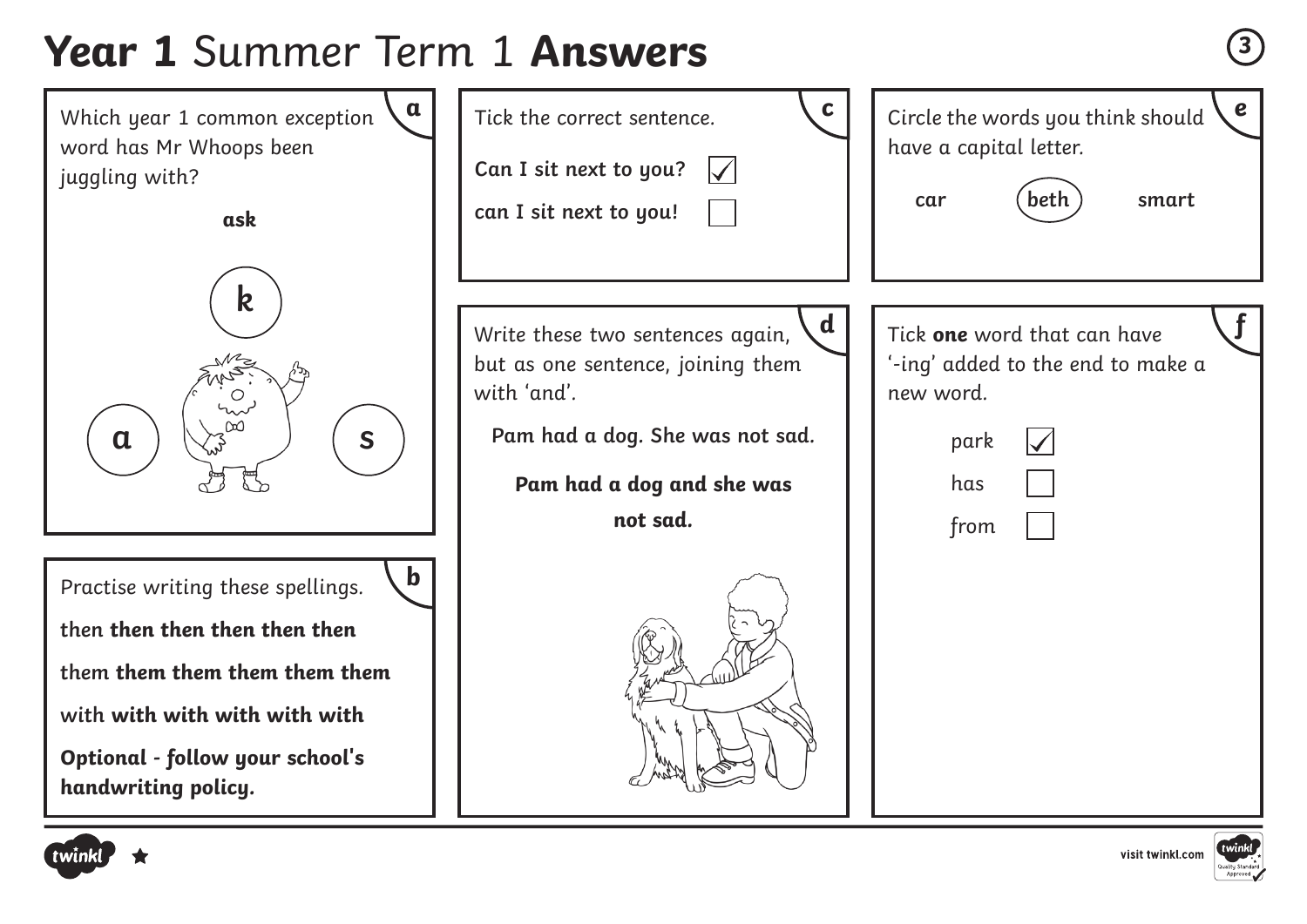# Year 1 Summer Term 1 **SPaG Mat <sup>3</sup>**



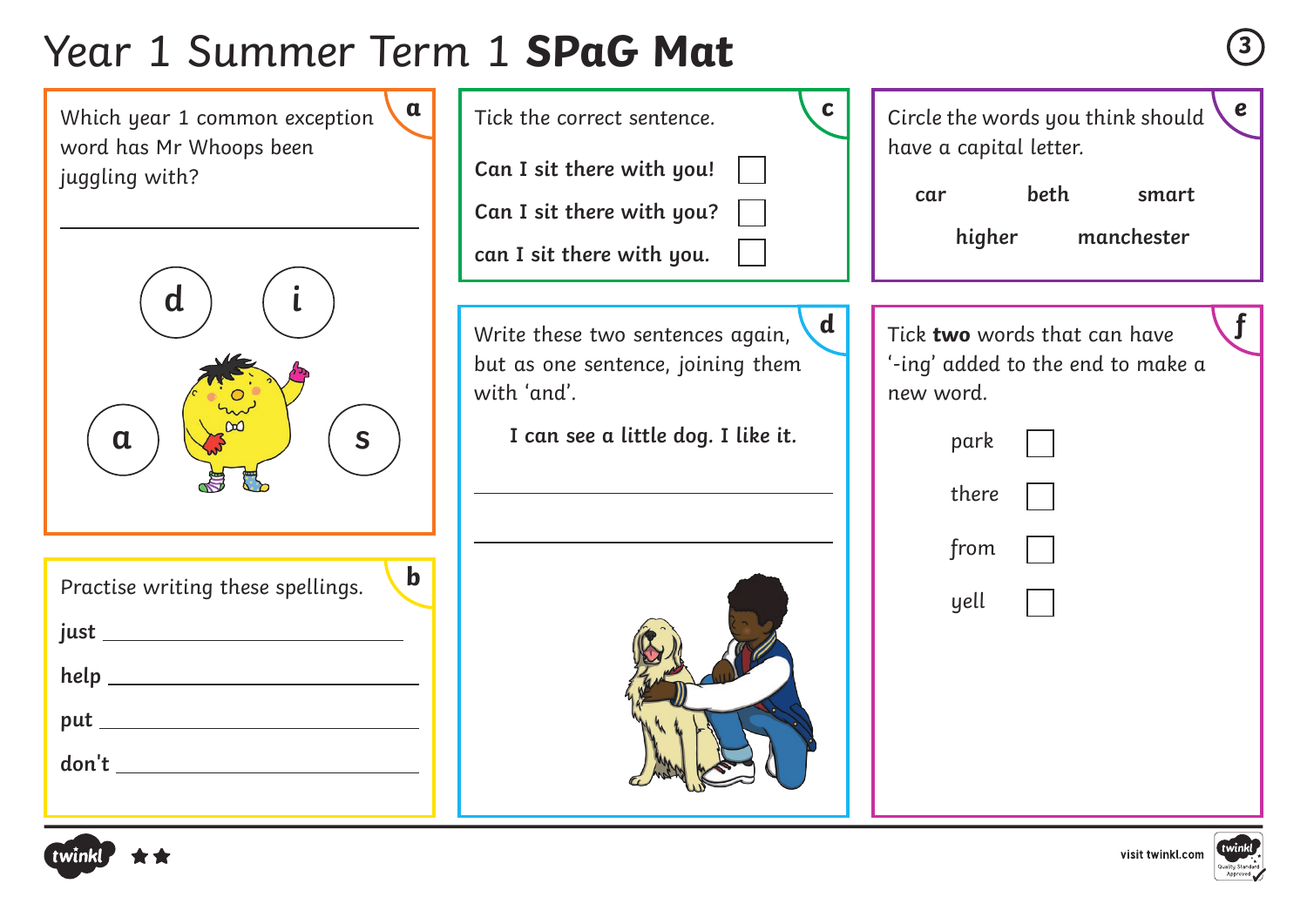# **Year 1** Summer Term 1 **Answers <sup>3</sup>**



visit twinkl.com

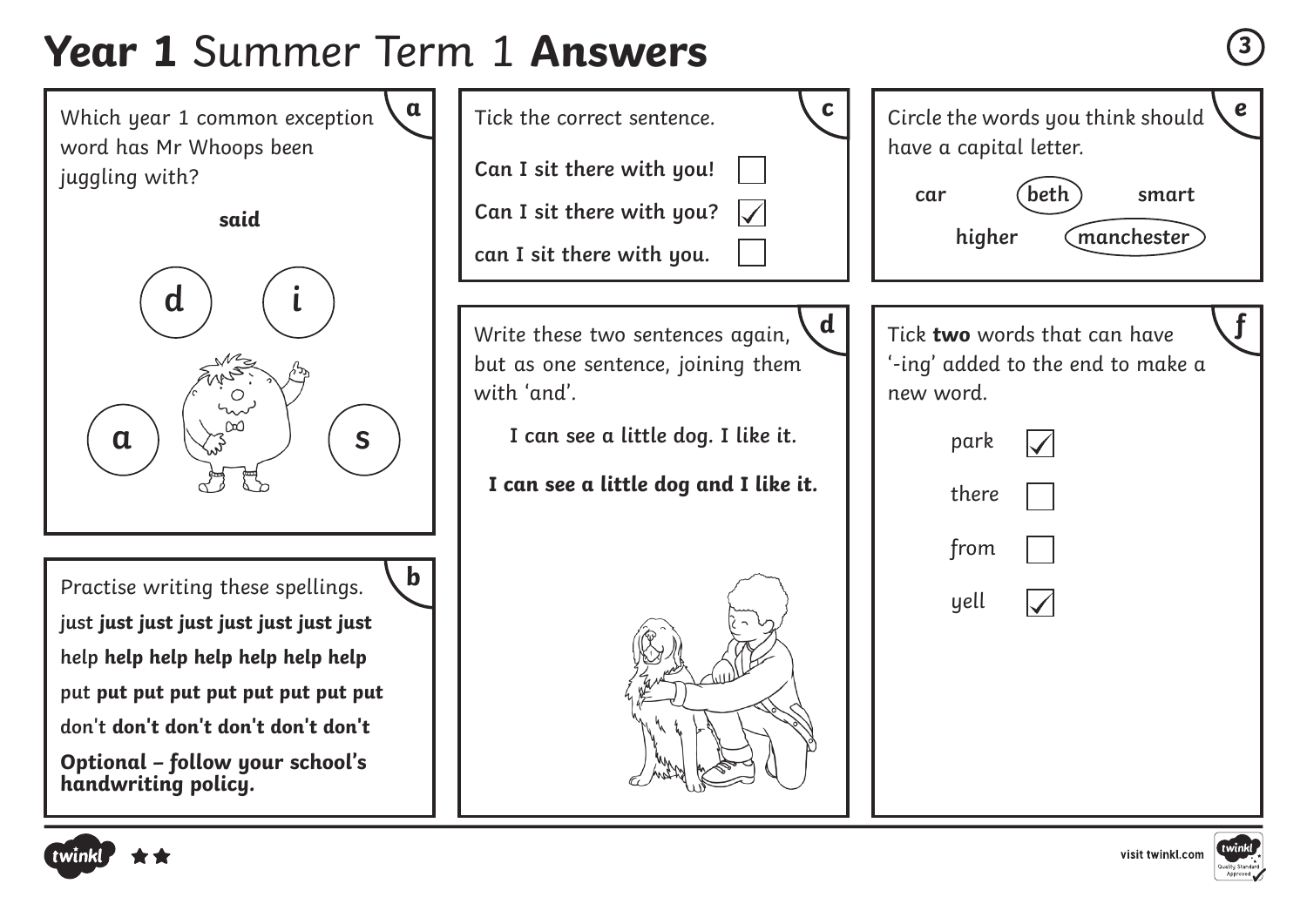# Year 1 Summer Term 1 **SPaG Mat <sup>3</sup>**